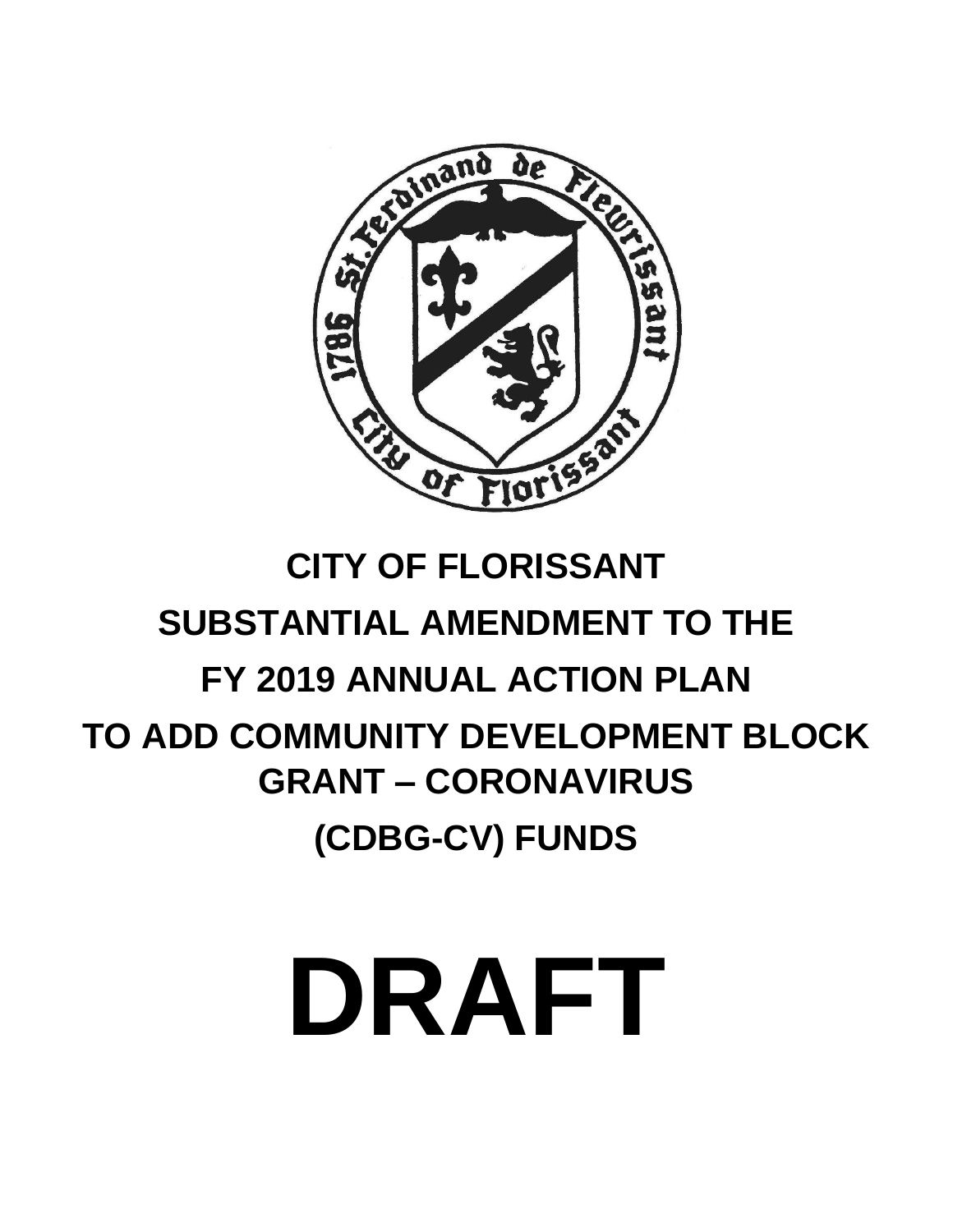#### **SUBSTANTIAL AMENDMENT TO THE FY 2019 ANNUAL ACTION PLAN TO ADD COMMUNITY DEVELOPMENT BLOCK GRANT – CORONAVIRUS (CDBG-CV) FUNDS**

On March 27, 2020, the United States Congress passed The Coronavirus Aid, Relief, and Economic Security Act (H.R. 748; CARES Act). The bill provided \$5 billion for CDBG to rapidly respond to COVID – 19 and the economic and housing impacts caused by it.

Per the U.S. Department of Housing and Urban Development (HUD), the City of Florissant, MO's CDBG-CV first round allocation is \$151,584 with a third round allocation of 242,112 for a cumulative amount of all allocations rounds of \$393,696. A Substantial Amendment to the FY2019 Annual Action Plan is required to receive CDBG-CV funding, and while HUD usually requires a thirty (30) day public comment period, in the interest of getting funding to Entitlement Communities swiftly and expediantly, they have waived this requirement to allow a public comment period of no less than five (5) days.

The CDBG-CV funds allocated under the CARES Act must be used for a range of eligible activities that prepare for, prevent, and/or respond to COVID-19. The proposed activities must meet at least one of the three National Objectives required by CDBG regulations:

- Benefit low-to-moderate income persons.
- Aid in the prevention or elimiation of slumbs or blight, and
- Meet and urgent need.

| <b>FY2019</b>                                    | <b>Allocation</b> |
|--------------------------------------------------|-------------------|
| <b>Original FY2019 Allocation</b>                | \$248,515.00      |
|                                                  |                   |
| <b>Programs</b>                                  |                   |
| Home Improvement Program                         | \$173,515.00      |
| Home Improvement Program-Mechanical              | 60,000.00<br>\$   |
| Project I.M.P.A.C.T.                             | 5,000.00<br>\$    |
| <b>Public Services</b>                           |                   |
| Mortgage, Rent & Utility Assistance (MRU Assist) | 10,00.00<br>\$    |

The City of Florissant is recommending to allocate the funds as follows:

| <b>Proposed FY 2019 Allocation Changes</b>       | <b>Allocation</b> |
|--------------------------------------------------|-------------------|
| <b>Original FY2019 Allocation</b>                | \$248,515.00      |
|                                                  |                   |
| <b>Administration</b>                            |                   |
| Administration (20%)                             | 49,703.00<br>\$   |
| <b>Programs</b>                                  |                   |
| Home Improvement Program                         | 68,812.00<br>\$   |
| Home Improvement Program-Mechanical              | 90,000.00<br>\$   |
| Project I.M.P.A.C.T.                             | 30,000.00<br>\$   |
| <b>Public Services</b>                           |                   |
| Mortgage, Rent & Utility Assistance (MRU Assist) | 10,000.00         |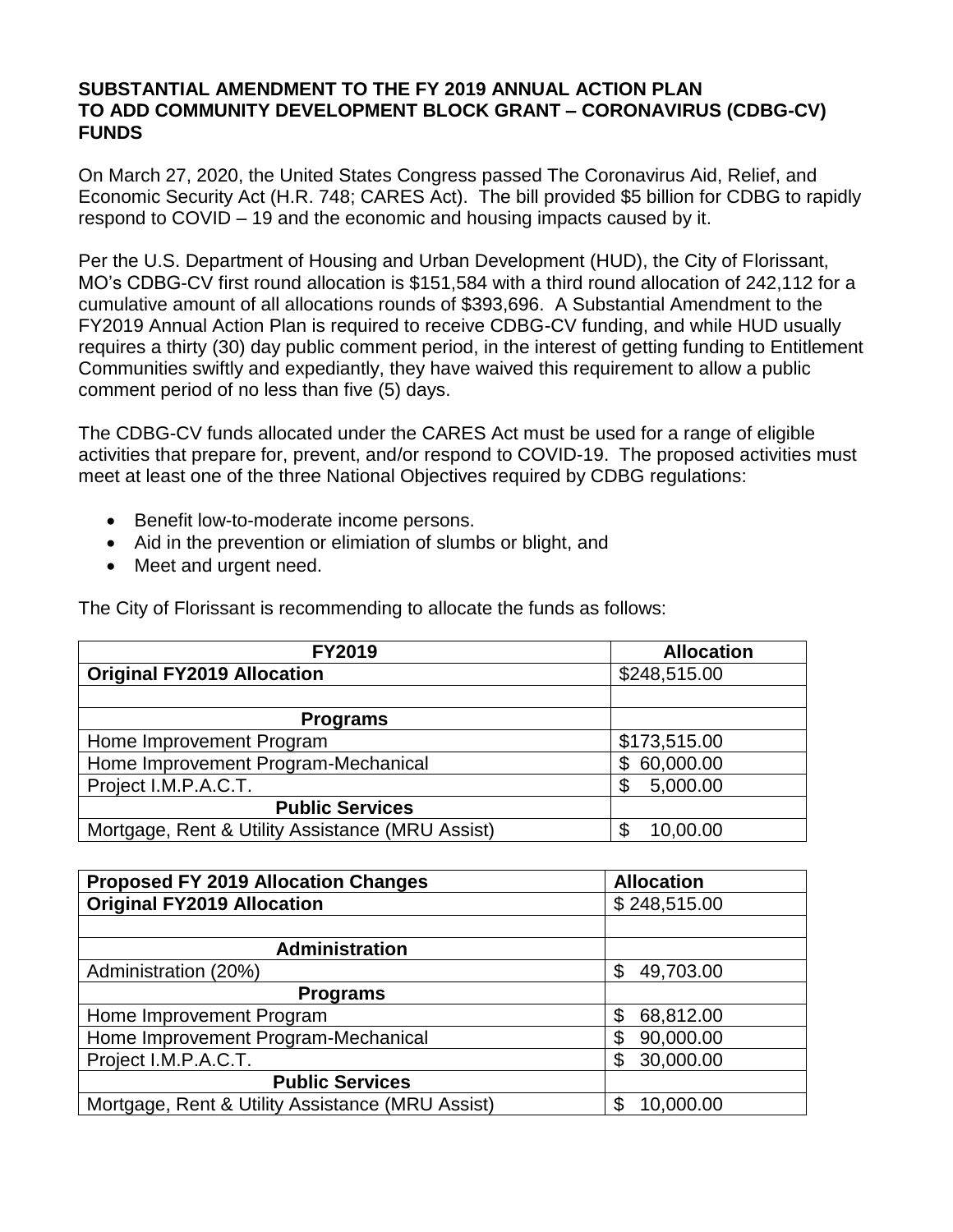| <b>CDBG-CV</b>                                   | <b>Allocation</b> |
|--------------------------------------------------|-------------------|
| CDBG-CV Allocation - 1 <sup>st</sup> Round       | \$151,584.00      |
| CDBG-CV Allocation - 3rd Round                   | \$242,112.00      |
| <b>TOTAL CUMULATIVE AWARD</b>                    | \$393,696.00      |
|                                                  |                   |
| <b>Administration</b>                            |                   |
| Administration (20%)                             | \$<br>78,739.00   |
| <b>Public Services</b>                           |                   |
| Mortgage, Rent & Utility Assistance (MRU Assist) | \$<br>142,457.00  |
| Food Bank & Coordinated Entry Funding            | \$<br>60,000.00   |
| <b>Mobile COVID Testing Clinic</b>               | \$<br>52,500.00   |
| <b>Programs</b>                                  |                   |
| Home Improvement Program - CV                    | \$<br>60,000.00   |

In addition to and for the purpose of an expedited use of the CDBG-CV funding, the bill eliminates the cap on the amount of funds a grantee can spend on public services, removes the requirement to hold in-person hearings in order to comply with national and local social gathering requirements, and allows grantees to be reimbursed for COVD-19 response activities regardless of the date the costs were incurred.

# **Public Review**

Pursuant to HUD regulations, the City of Florissant's Citizen Participation Plan and current HUD waivers for grant programs and consolidated plan requirements to prevent the spread of COVID-19, staff published a 5-day comment period and public hearing. Public comments and Council allocation recommendations will be included in the Substantial Amendment to the FY 2019 Annual Action Plan.

# **Specifications:**

# **FY 2019**

The City of Florissant will re-allocate \$104,703 from its FY 2019 CDBG Home Improvement Program to provide much needed funding for activities where current funding has been depleted.

# **Housing Programs:**

**Home Improvement Program - Mechanical:** Assist qualified Florissant residents with the repair/replacement of HVAC units and/or Water Heaters. With the addition of the CARES Act funding, the regular entitlement allocation for FY2020 has been delayed. All existing funds for this program have been expended. The reallocation of funds will allow the program to serve additional residents until the FY 2020 funds are made available.

**Project I.M.P.A.C.T.:** Assist qualified Florissant residents with the construction of wheelchair ramps, purchase materials and supplies for homes being repaired by volunteer groups, and to help with dumpsters in situations where our residents could be displaced from their homes due to health and safety issues. With the addition of the